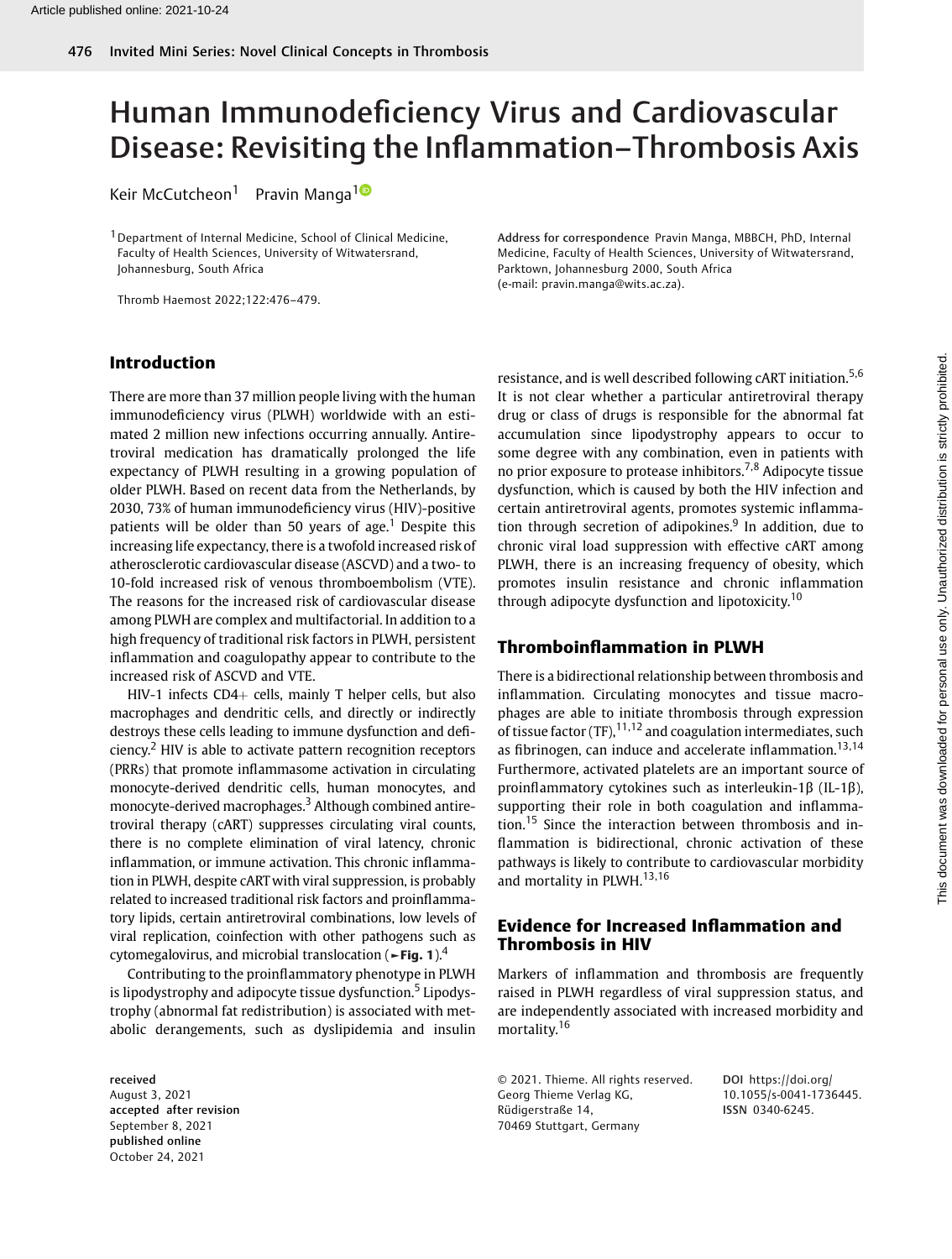

Fig. 1 Bidirectional relationship between inflammation and thrombosis in HIV-infected patients. CRP, C-reactive protein; IL-1β, interleukin-1β; IL-6, interleukin 6; sCD163, soluble CD163; TNF-α, tumor necrosis factor-α; vWF, von Willebrand factor.

Serum markers of inflammation such as IL-6, tumor necrosis factor-α1 (TNF-α1), and TNF-α2, and positron emission tomography-computed tomography evidence for chronic inflammation are more prevalent in PLWH compared with HIV-negative individuals and have been shown to be associated with ASCVD.<sup>17</sup> Soluble markers of inflammation such as sCD163 and sCXCL10, and CD14 $+$  and CD16 $+$  monocytes are also increased in PLWH and have been found to be independent predictors of the presence of coronary plaque.<sup>4,18</sup>

These inflammatory factors increase circulating TF, which can activate the extrinsic pathway of the coagulation cascade. Expression of TF can be induced by exposure of pericytes and fibroblasts to proinflammatory cytokines and PRRs, such as toll-like receptors, and TF is also released by circulating monocytes. It has been demonstrated that the profile of monocyte activation and TF levels in uncontrolled HIV-1 infection is similar to that of non-HIV patients with acute coronary syndromes.<sup>19</sup> This suggests that the inflammatory and thrombotic milieu seen in patients with an acute coronary syndrome is somewhat similar in PLWH. Abnormal elevation of D-dimers, fibrinogen, factor VII, von Willebrand factor (vWF), soluble thrombomodulin, and TF levels are common in  $PLWH$ ,<sup>4</sup> and are independently associated with the risk for ASCVD and VTE events.<sup>20,21</sup>

#### Coagulopathy in PLWH

Thrombus formation requires activation of the extrinsic pathway through TF, which is expressed on all cells, or activation of the intrinsic pathway due to vessel-wall damage or endothelial dysfunction. TF expression is increased in monocytes, platelets, and plasma of PLWH,<sup>22</sup> and is increased by several mechanisms including inflammatory cytokines and PRRs, which are induced by HIV itself or an increase in microbial products such as lipopolysaccharide (LPS) due to microbial translocation. LPS also stimulates TF expression and increases plasminogen activator inhibitor-1, which inhibits fibrinolysis thus promoting coagulation.

#### Endothelial Dysfunction and Thromboinflammation in PLWH

The endothelium is the interface between circulating cells, circulating factors, and the vessel wall. Endothelial cells maintain vascular health by exerting antiplatelet, antithrombotic, and anti-inflammatory actions and therefore play a critical role in the regulation of thrombosis and inflammation.<sup>12</sup> Healthy endothelial cells secrete nitric oxide, which reduces adhesion molecule (P-selectin, E-selectin, vascular cell adhesion molecule-1 [VCAM-1], and intercellular adhesion molecule-1 [ICAM-1]) expression, thereby minimizing inflammatory cell attachment. In addition, the endothelium expresses many anticoagulant molecules such as thrombomodulin and TF pathway inhibitor.<sup>23</sup> Chronic endothelial damage reduces the anticoagulant properties of endothelial cells by reducing the bioavailability of nitric oxide amongst others.<sup>12</sup> The endothelium is also a major source of vWF, which mediates the initial adhesion and activation of platelets with subsequent activation of the coagulation system.<sup>12</sup>

PLWH are at increased risk of endothelial and coronary microvascular dysfunction, which is an independent risk factor for cardiovascular events. $24,25$  Evidence for endothelial dysfunction in PLWH has been described in several studies and is even present in young PLWH. In a prospective study of 431 youths living with perinatally acquired HIV, an increased risk of endothelial dysfunction was reported, compared with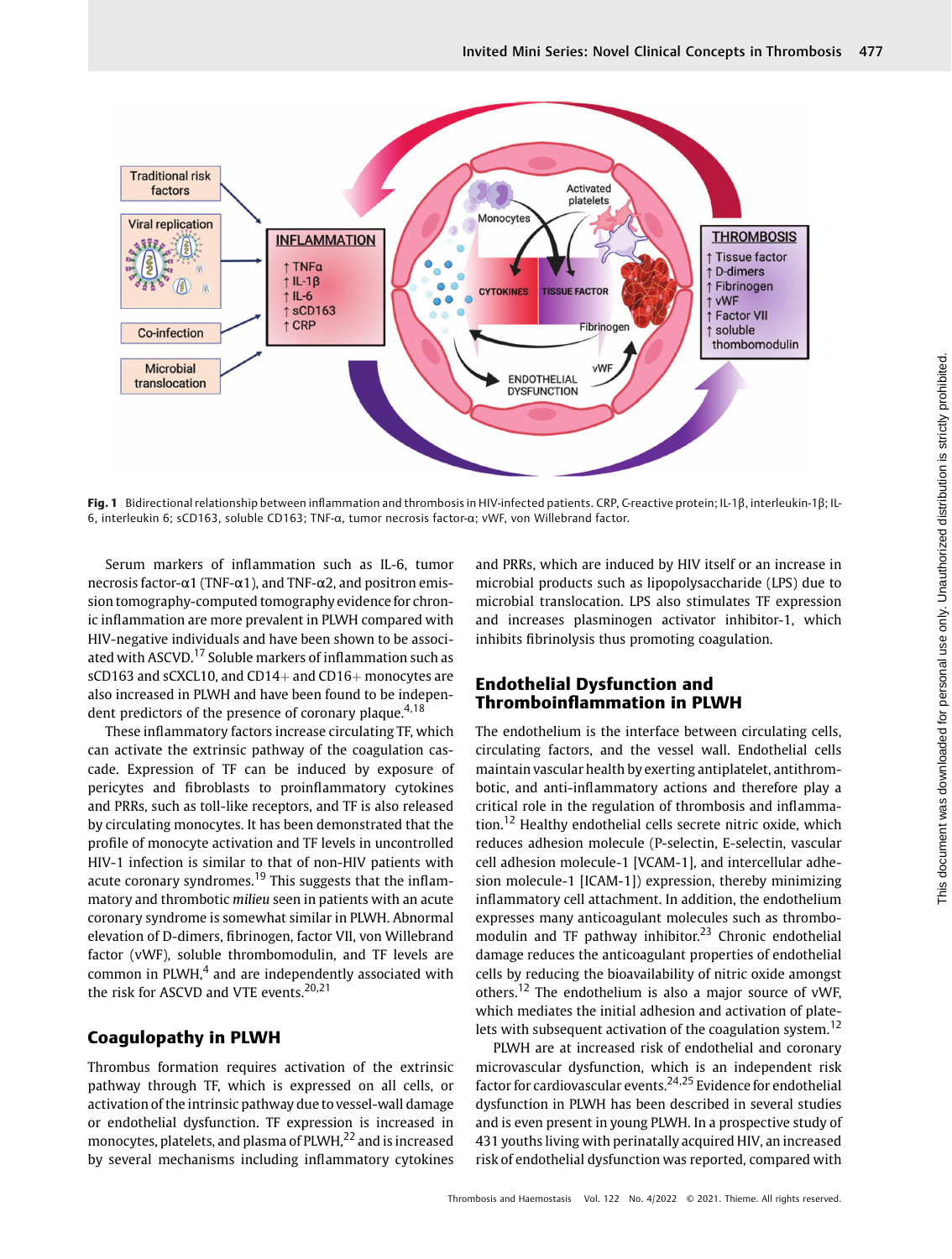age-matched controls, even after adjusting for physiologic differences.<sup>26</sup> In other studies in PLWH, elevated levels of markers of endothelial dysfunction including ICAM-1 and VCAM-1 have been described,27,28 and have been associated with thrombosis.<sup>15</sup> The endothelial dysfunction in PLWH is likely a result of persistent inflammation, similar to other diseases associated with chronic inflammation, such as obesity, diabetes, and rheumatoid arthritis.<sup>29</sup>

## Platelet Activation in PLWH Contributes to Thromboinflammation

Activated platelets promote inflammation, endothelial dysfunction, and hypercoagulability, contributing to cardiovascular events.<sup>30</sup> In PLWH, platelets are activated by the HIV-1 virus itself, viral proteins or inflammatory molecules induced by HIV.<sup>15</sup> Activated platelets in PLWH are able to form complexes with inflammatory T cells via adhesion molecules such as P-selectin.<sup>31</sup> HIV-infected patients have high level of monocytes that express TF and P-selectin, increasing the risk for platelet–inflammatory cell complexes.<sup>19</sup> Platelets are also responsible for the expression of TF, contributing to coagulation amplification. Ultimately, activation of the intrinsic and extrinsic pathways and amplification by platelet activation leads to fibrin deposition and thrombus formation, which is evidenced by an increase in plasma D-dimers.<sup>20</sup>

# Reducing the Risk of Inflammation and Thrombosis in PLWH

Although cART decreases markers of inflammation and coagulation, these indices often do not normalize.<sup>32</sup> Platelet hyperactivation persists even when patients are on cART.<sup>15</sup> Therefore, interventions to reduce inflammation and thrombosis are still being sought in this population since treatment of the persistent inflammation and immune activation may lead to a reduction in the risk of ASCVD in PLWH.<sup>33</sup>

Drawing on the CANTOS (the Canakinumab Anti-inflammatory Thrombosis Outcomes Study) findings,  $34$  the monoclonal anti-IL-1B canakinumab reduced plasma IL-6, highsensitivity C-reactive protein, and sCD163 after a single dose in 10 treated and suppressed HIV-infected patients.<sup>35</sup> But larger studies with longer follow-up will be required. In a phase 2 randomized, double-blind, multicenter trial in 176 PLWH at increased risk for ASCVD, low-dose methotrexate had no significant effect on endothelial function or inflammatory biomarkers, but was associated with a significant decrease in  $CD8+T$  cells.<sup>36</sup> Several small trials are assessing the effect of antiplatelet agents on vascular surrogates, such as flow-mediated dilation. Clopidogrel has been shown to exhibit anti-inflammatory activity in addition to its antithrombotic effect in PLWH.<sup>37</sup> Other strategies such as aspirin, factor Xa antagonists, IL-6 antagonists, janus kinase inhibitors, and adenosine reuptake inhibitors have, thus far, not yielded robust data that support the use of these agents in reducing inflammation in PLWH.<sup>33</sup> Finally, sevelamer, a drug that lowers phosphate, has been shown to reduce factors

related to ASCVD, such as soluble TF, and low-density lipoprotein cholesterol, which may have cardiovascular benefits,<sup>38</sup> but further studies are warranted.

# Conclusion

Despite viral suppression, people living with HIV on antiretroviral therapy have persistent inflammation related to several factors including traditional risk factors, adipocyte tissue dysfunction, low levels of viral replication, coinfection with other pathogens, and microbial translocation. These proinflammatory factors promote TF expression on platelets and monocytes, and promote endothelial dysfunction. This leads to a bidirectional thromboinflammatory amplification, which increases the risk of cardiovascular events such as myocardial infarction, stroke, and venous thromboembolic disease. Interventions to reduce inflammation and thrombosis in PLWH are still being actively investigated.

Conflict of Interest None declared.

#### References

- 1 Smit M, Brinkman K, Geerlings S, et al; ATHENA observational cohort. Future challenges for clinical care of an ageing population infected with HIV: a modelling study. Lancet Infect Dis 2015;15 (07):810–818
- 2 Deeks SG, Overbaugh J, Phillips A, Buchbinder S. HIV infection. Nat Rev Dis Primers 2015;1:15035
- 3 Leal VNC, Reis EC, Pontillo A. Inflammasome in HIV infection: lights and shadows. Mol Immunol 2020;118:9–18
- 4 Vachiat A, McCutcheon K, Tsabedze N, Zachariah D, Manga P. HIV and ischemic heart disease. J Am Coll Cardiol 2017;69(01):73–82
- 5 McComsey GA, Moser C, Currier J, et al. Body composition changes after initiation of raltegravir or protease inhibitors: ACTG A5260s. Clin Infect Dis 2016;62(07):853–862
- 6 Worm SW, Friis-Møller N, Bruyand M, et al; D:A:D study group. High prevalence of the metabolic syndrome in HIV-infected patients: impact of different definitions of the metabolic syndrome. AIDS 2010;24(03):427–435
- 7 Mulligan K, Tai VW, Algren H, et al. Altered fat distribution in HIVpositive men on nucleoside analog reverse transcriptase inhibitor therapy. J Acquir Immune Defic Syndr 2001;26(05):443–448
- 8 Lake JE, McComsey GA, Hulgan T, et al. Switch to raltegravir from protease inhibitor or nonnucleoside reverse-transcriptase inhibitor does not reduce visceral fat in human immunodeficiency virus-infected women with central adiposity. Open Forum Infect Dis 2015;2(02):ofv059
- 9 Bourgeois C, Gorwood J, Olivo A, et al. Contribution of adipose tissue to the chronic immune activation and inflammation associated with HIV infection and its treatment. Front Immunol 2021; 12:670566
- 10 Glesby MJ, Hanna DB, Hoover DR, et al. Abdominal fat depots and subclinical carotid artery atherosclerosis in women with and without HIV infection. J Acquir Immune Defic Syndr 2018;77 (03):308–316
- 11 d'Alessandro E, Becker C, Bergmeier W, et al; Scientific Reviewer Committee. Thrombo-inflammation in cardiovascular disease: an expert consensus document from the third maastricht consensus conference on thrombosis. Thromb Haemost 2020;120(04):538–564
- 12 Verhamme P, Hoylaerts MF. The pivotal role of the endothelium in haemostasis and thrombosis. Acta Clin Belg 2006;61(05): 213–219